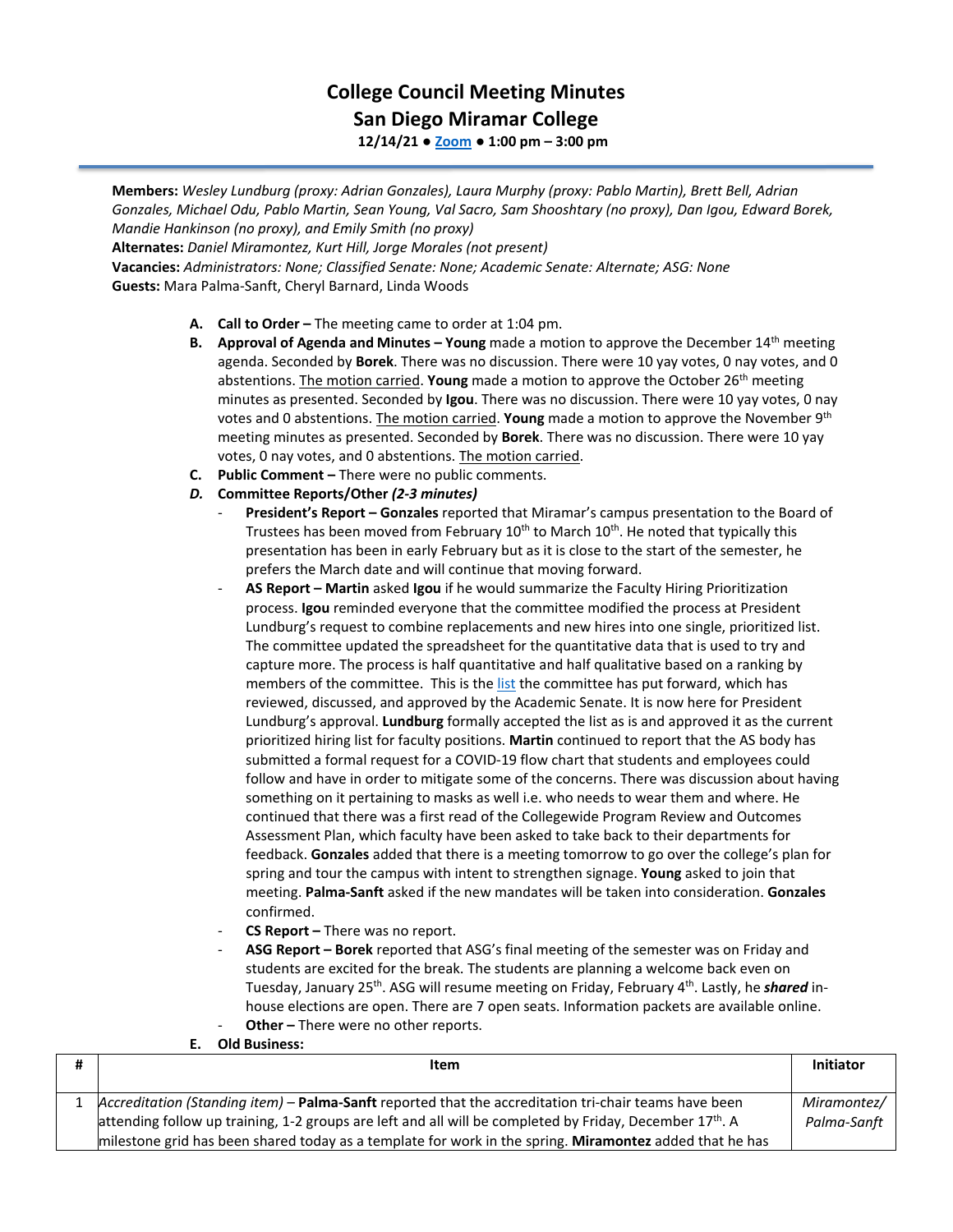met with the other colleges and district to review the timeline that the colleges have fleshed out and delineate responsibilities. He will share the final product in the spring.

## **F. New Business:**

| #              | Item                                                                                                                                                                                                                                                                                                                                                                                                                                                                                                                                                                                                                                                                                                                                                                                                                                                                                                           | Initiator                           |
|----------------|----------------------------------------------------------------------------------------------------------------------------------------------------------------------------------------------------------------------------------------------------------------------------------------------------------------------------------------------------------------------------------------------------------------------------------------------------------------------------------------------------------------------------------------------------------------------------------------------------------------------------------------------------------------------------------------------------------------------------------------------------------------------------------------------------------------------------------------------------------------------------------------------------------------|-------------------------------------|
| 1              | ACTION: Change Request to Governance Handbook-Brown Act Key Points (attachments) - Kunst explained by-<br>approving the Brown Act key points, we would be choosing which parts of the Brown Act we want to follow.<br>These would be included on page 9 of the current handbook and allow participatory governance committees<br>to choose their meeting modality for the spring and still be compliant with the handbook. She asked if the<br>constituencies had an update. Young shared that this passed at the Classified Senate. Martin confirmed the<br>Academic Senate has also voted to pass it. Borek confirmed ASG has passed it as well. Young made a motion<br>to approve the change request. Seconded by Borek. There was no further discussion. There were 10 yay<br>votes, 0 nay votes, and 0 abstentions. The motion carried.                                                                   | Lundburg/<br>Murphy/<br>Young/Borek |
| $\overline{2}$ | ACTION: College Council Meeting Modality for Spring - Gonzales explained now the change request for the<br>Brown Act key points is approved, College Council can decide their meeting modality for the spring. The<br>options include Zoom, hybrid, or in-person. Martin suggested that every other meeting be in-person. Bell<br>stated we have been encouraging in-person but those that can't, can zoom in on a case by case basis. Martin<br>suggested that we meet by person and have a call-in option as needed. There was some further discussion.<br>Gonzales recommended we have in-person meetings and look at the technology available for a call-in option.<br>Young made a motion to meet live in the spring. Seconded by Odu. There were 10 yay votes, 0 nay votes, and<br>0 abstentions. The motion carried.                                                                                    | Lundburg/<br>Murphy                 |
| 3              | ACTION: College Council Draft Meeting Schedule Spring 2022 (attachment) - The draft meeting schedule was<br>reviewed. Martin made a motion to approve the meeting schedule for spring 2022. Seconded by Young. Bell<br>made an amendment to extend time to 3:00 pm for a Facilities Master Plan Presentation on February 22 <sup>nd</sup> .<br>Martin accepted the amendment, as did Young. There was no further discussion. There were 10 yay votes, 0<br>nay votes, and 0 abstentions. The motion carried.                                                                                                                                                                                                                                                                                                                                                                                                   | Lundburg/<br>Murphy                 |
| 4              | Mission Statement Review Alignment Cycle (attachment) - Miramontez shared the PRIEC recommendation to<br>review the mission statement cycle, which is the beginning point of all our planning. The document was<br>reviewed and is moving through the constituencies. He reported that the managers have approved and asked<br>if there was an update from the other groups. Borek stated that ASG has not but he will put it on the agenda<br>in the spring. Young shared that Classified Senate had a first read. Martin shared that Academic Senate has<br>also had a first read. Miramontez will bring this item back for action in the spring.                                                                                                                                                                                                                                                            | Miramontez                          |
| 5              | 2021-2024 Program Review & Outcomes Assessment Draft Plan (attachment) - Miramontez shared the<br>Program Review and Outcomes Assessment draft plan, which was prepared by Patti Manley. He thanked her<br>for her work on this and noted this is the first time this plan has been vetted. He pointed out, not only is the<br>plan consolidated but it focuses on strategic goals and emphasizes quality. He asked for a status report from<br>the constituencies. Martin shared that Academic Senate has had a first read and is excited about the<br>intentional effort and process. Faculty will be taking aback to their departments and it will come back to the<br>senate for a 2 <sup>nd</sup> read. Managers have approved. Young reported that it went to the last Classified Senate<br>meeting and there has been no feedback. Miramontez will bring this item back in early February for approval. | Miramontez                          |
| 6              | Student Centered Integrated Planning (attachment) -As Lundburg and Murphy are absent, Miramontez<br>recommended this item be tabled to the first meeting in the spring. There were no objections.                                                                                                                                                                                                                                                                                                                                                                                                                                                                                                                                                                                                                                                                                                              | Miramontez                          |
| $\overline{7}$ | Content Management Workgroup Report (attachment) - Hill encouraged everyone to share any feedback and<br>thanked everyone who participated. He shared the report and continued that the first meeting was spent<br>going over the charge of the workgroup, which was formed in early November. He intends to present the<br>report at each of the constituencies but wants feedback from leadership to ensure the workgroup is heading<br>in the right direction. There was some discussion. Gonzales concluded that the report will be sent to the<br>constituencies, input will be solicited, and it will be brought back for action in February.                                                                                                                                                                                                                                                            | Hill                                |
| 8              | Facilities Master Plan Update - Bell introduced the consultants from Steinburg-Hart. Steinburg-Hart<br>presented a progress report and update, which provided a high-level overview of the data used, planning<br>concepts, recommendations and next steps. Bell noted it is important that this update and the concepts are<br>communicated back to each constituency. To watch the presentation, click on the link to the recording.<br>Presentation starts 1:10:48 and ends 1:48:44.                                                                                                                                                                                                                                                                                                                                                                                                                        | Bell                                |